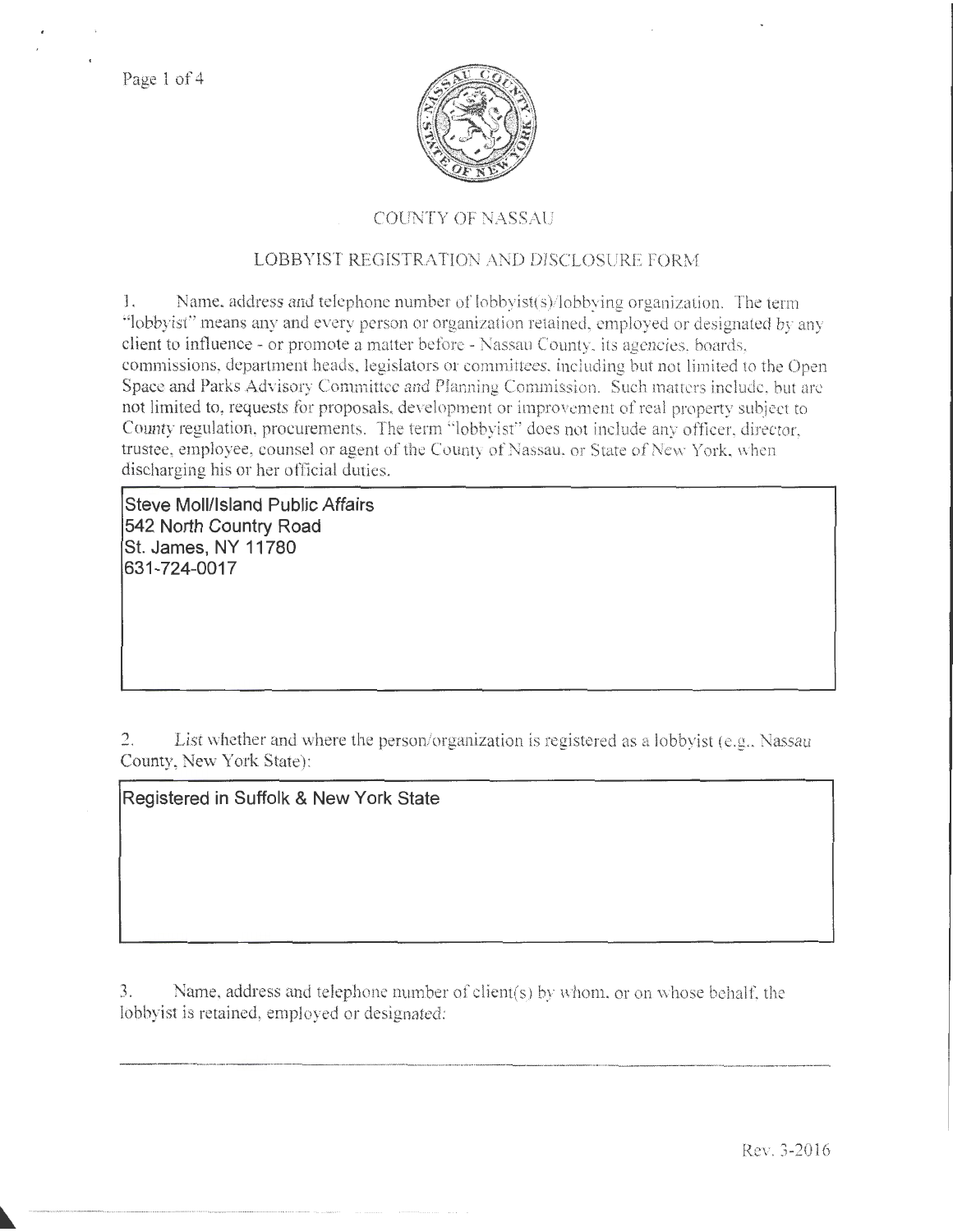AT&T 111 Washington Avenue, Albany NY 12207 Adelante of Suffolk County, 83 Carleton Avenue, Central Islip, NY 11722 American Canine Association, 1712 Pioneer Way, Cheyenne, WY 82001 Little Flower Children's Serivces, Inc., 2450 N. Wading River Road, Wading River, NY

4. Describe lobbying activity conducted, or to be conducted, in Nassau County, and identify client(s) for each activity listed. See page 4 for a complete description of Jobbying activities.

We may attempt to influence the County Legislature or County Executive Department on proposed laws yet to be introduced. At this time there are no specific introductory resolutions on which we see the need to lobby.

5. The name of persons, organizations or governmental entities before whom the lobbyist expects to lobby:

Nassau Legislature & Executive Dept.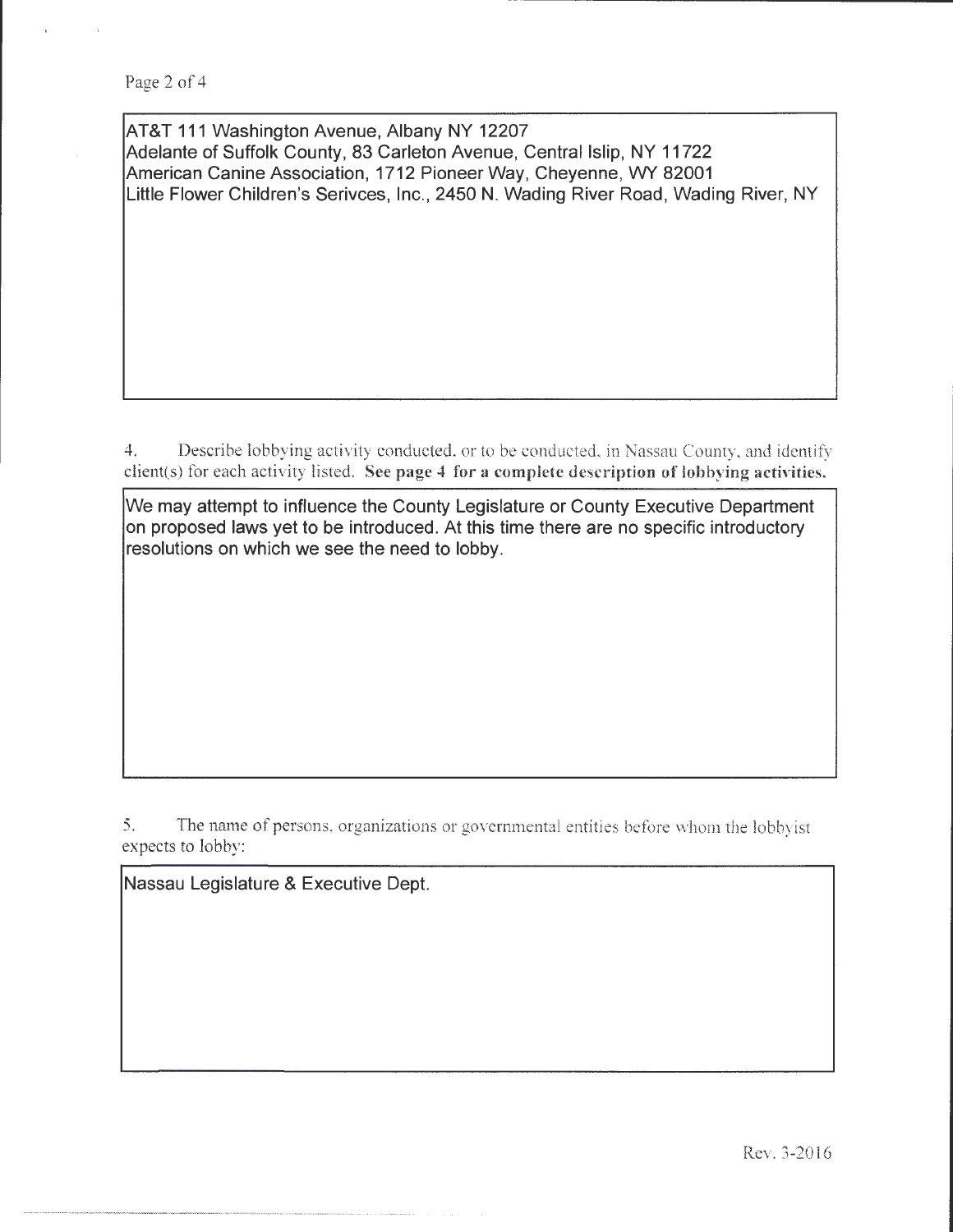### Page 3 of 4

6. If such lobbyist is retained or employed pursuant to a written agreement of retainer or employment, you must attach a copy of such document; and if agreement of retainer or employment is oral, attach a written statement of the substance thereof. If the written agreement of retainer or employment does not contain a signed authorization from the client by whom you have been authorized to lobby, separately attach such a written authorization from the client.

7. Within the previous year, has the lobbyistilobbying organization or any of its corporate officers provided campaign contributions pursuant to the New York State Election Law to the campaign committees of any of the following Nassau County elected officials or to the campaign committees of any candidates tor any of the following Nassau County elected otflces: the County Executive, the County Clerk, the Comptroller, the District Attorney, or any County Legislator? If yes, to what campaign committee? If none. you must so state:

No

I understand that copies of this form will be sent to the Nassau County Department of Information Technology ("IT") to be posted on the County's website.

I also understand that upon termination of retainer, employment or designation l must give written notice to the County Attorney within thirty (30) days of termination.

VERIFICATION: The undersigned affirms and so swears that he/she has read and understood the foregoing statements and they are, to his/her knovvledge, true and accurate.

The undersigned further certifies and affirms that the contribution(s) to the campaign committees listed above were made freely and without duress, threat or any promise of a governmental benefit or in exchange for anv benefit or remuneration.

Dated: **January 12, 2017** Signed:

Steven A

Print Name:

Title: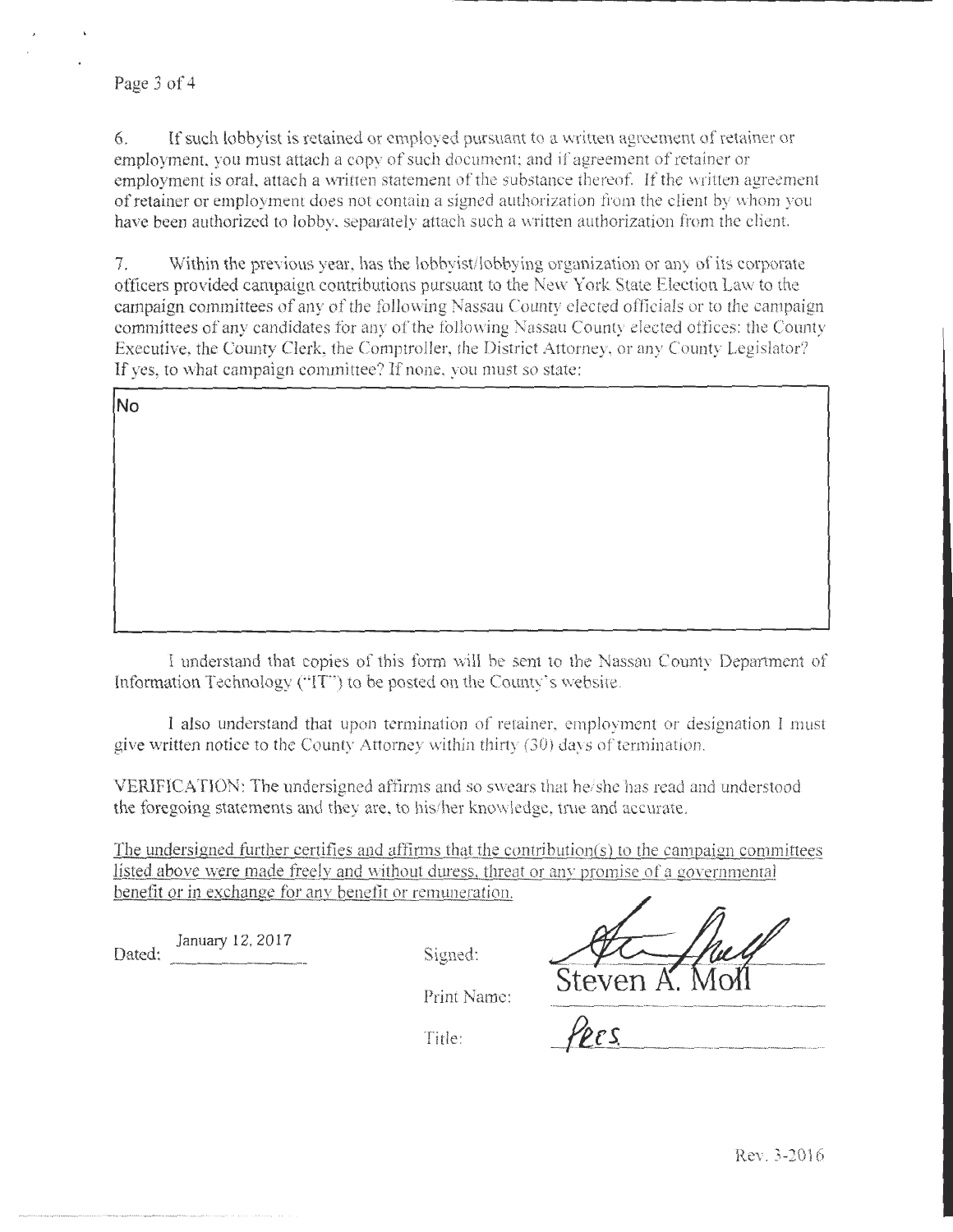The term lobbying shall mean any attempt to influence: any determination made by the Nassau County Legislature, or any member thereof, with respect to the introduction, passage. defeat, or substance of any local legislation or resolution; any determination by the County Executive to support, oppose, approve or disapprove any local legislation or resolution, whether or not such legislation has been introduced in the County Legislature; any determination by an elected County official or an officer or employee of the County with respect to the procurement of goods, services or construction, including the preparation of contract specifications. including by not limited to the preparation of requests for proposals, or solicitation, a\vard or administration of a contract or with respect to the solicitation, award or administration of a grant, loan, or agreement involving the disbursement of public monies: any determination made by the County Executive, County Legislature, or by the County of Nassau, its agencies, boards, commissions, department heads or committees, including hut not limited to the Open Space and Parks Advisory Committee, the Planning Commission, with respect to the zoning. use, development or improvement of real property subject to County regulation, or any agencies, boards, commissions, department heads or committees with respect to requests for proposals. bidding, procurement or contracting for services for the County; any determination made by an elected county official or an officer or employee of the county with respect to the terms of the acquisition or disposition by the county of any interest in real property, with respect to a license or permit for the use of real property of or by the county, or \vi th respect to a franchise, concession or revocable consent; the proposal, adoption, amendment or rejection by an agency of any rule having the force and effect of law; the decision to hold, timing or outcome of any rate making proceeding before an agency; the agenda or any determination of a board or commission; any determination regarding the calendaring or scope of any legislature oversight hearing; the issuance, repeal. modification or substance of a County Executive Order: or any determination made by an elected county official or an officer or employee of the county to support or oppose any state or federal legislation, rule or regulation, including any determination made to support or oppose that is contingent on any amendment of such legislation, rule or regulation, whether or not such legislation has been formally introduced and whether or not such rule or regulation has been formally proposed.

The term "lobbying" or "lobbying activities" does not include: Persons engaged in drafting legislation. rules, regulations or rates; persons advising clients and rendering opinions on proposed legislation, rules, regulations or rates, where such professional services are not otherwise connected with legislative or executive action on such legislation or administrative action on such rules, regulations or rates; newspapers and other periodicals and radio and television stations and owners and employees thereof, provided that their activities in connection with proposed legislation, rules, regulations or rates are limited to the publication or broadcast of news items, editorials or other comment, or paid advertisements; persons who participate as witnesses. attorneys or other representatives in public rule-making or rate-making proceedings of a County agency, with respect to all participation by such persons which is part of the public record thereof and all preparation by such persons for such participation; persons who attempt to influence a County agency in an adjudicatory proceeding, as defined by  $\S 102$  of the New York State Administrative Procedure Act.